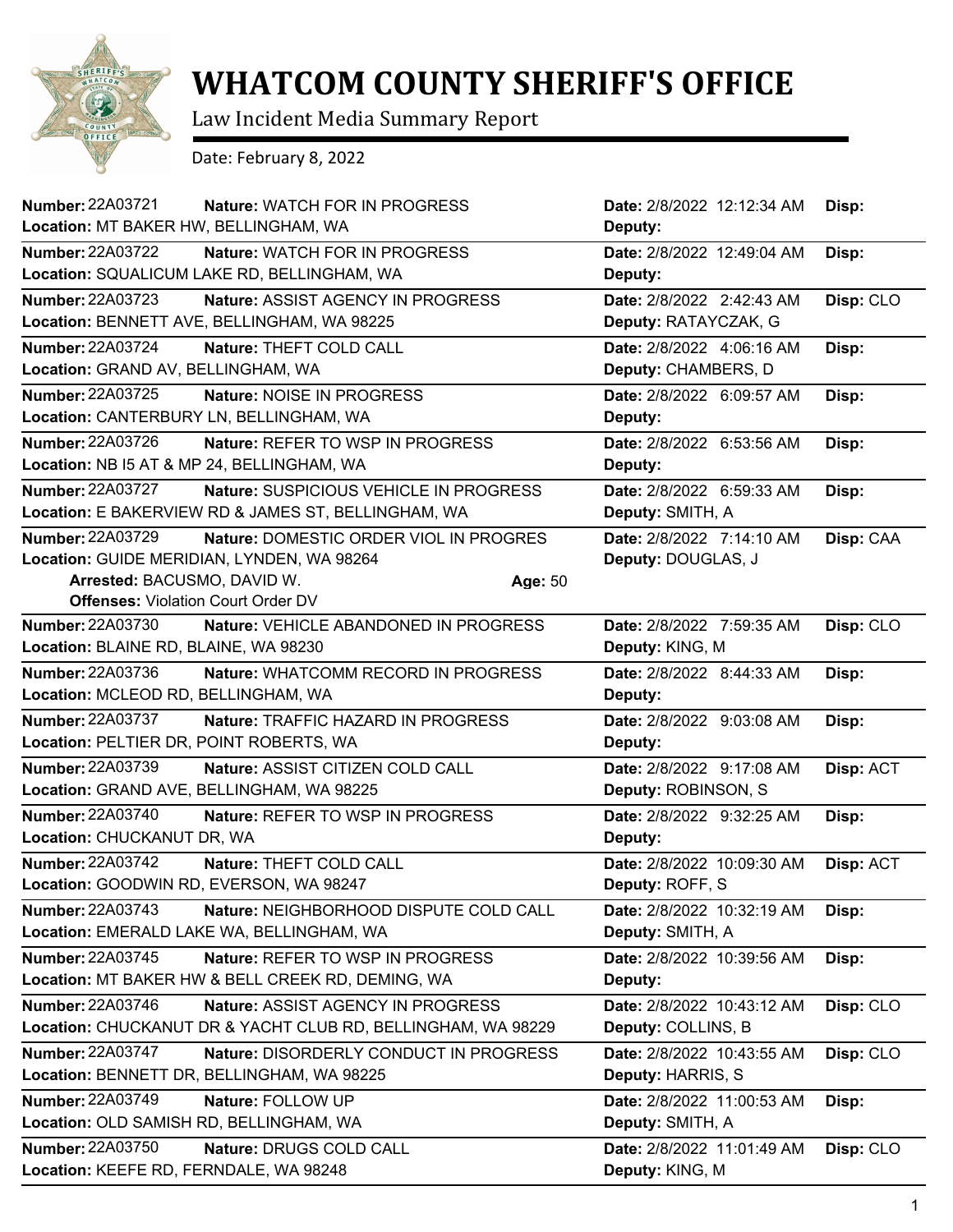| <b>Number: 22A03753</b><br>Nature: EXTRA PATROL IN PROGRESS                                 | Date: 2/8/2022 11:44:22 AM                     | Disp:     |
|---------------------------------------------------------------------------------------------|------------------------------------------------|-----------|
| Location: LOOMIS TRAIL RD & PORTAL WA, BLAINE, WA                                           | Deputy: JONES, D                               |           |
| <b>Number: 22A03754</b><br>Nature: VANDALISM COLD CALL                                      | Date: 2/8/2022 11:55:57 AM                     | Disp: ACT |
| Location: DEMING RD, DEMING, WA 98244                                                       | Deputy: LOREEN, J                              |           |
| Number: 22A03755<br>Nature: PROPERTY FOUND IN PROGRESS                                      | Date: 2/8/2022 11:57:27 AM                     | Disp: INF |
| Location: CHUCKANUT DR, BELLINGHAM, WA 98229                                                | Deputy: COLLINS, B                             |           |
| <b>Number: 22A03756</b><br>Nature: SUSPICIOUS PERSON IN PROGRESS                            | Date: 2/8/2022 12:02:12 PM                     | Disp: CLO |
| Location: GRANDVIEW PL, FERNDALE, WA 98248                                                  | Deputy: DOUGLAS, J                             |           |
| <b>Number: 22A03757</b><br>Nature: WATCH FOR IN PROGRESS                                    | Date: 2/8/2022 12:03:22 PM                     | Disp:     |
| Location: HANNEGAN RD & POLE RD, LYNDEN, WA                                                 | Deputy:                                        |           |
| Number: 22A03758<br>Nature: CIVIL STANDBY IN PROGRESS                                       | Date: 2/8/2022 12:23:52 PM                     | Disp: INF |
| Location: NORTHWEST DR, BELLINGHAM, WA 98226                                                | Deputy: COLLINS, B                             |           |
| Number: 22A03760<br>Nature: WATCH FOR IN PROGRESS                                           | Date: 2/8/2022 12:43:25 PM                     | Disp:     |
| Location: ARNIE RD & BRUCE RD, CUSTER, WA                                                   | Deputy:                                        |           |
| Number: 22A03761<br>Nature: TRESPASS IN PROGRESS                                            | Date: 2/8/2022 1:14:05 PM                      | Disp:     |
| Location: SILVER LAKE RD, MAPLE FALLS, WA                                                   | Deputy: LOREEN, J                              |           |
| Number: 22A03762<br>Nature: JUVENILE PROBLEM IN PROGRESS                                    | Date: 2/8/2022 1:36:30 PM                      | Disp: CLO |
| Location: OVERLAND TRL, MAPLE FALLS, WA 98266                                               | Deputy: ROFF, S                                |           |
| Number: 22A03763<br>Nature: MVA NON BLKING/NON INJURY IN P                                  | Date: 2/8/2022 2:05:45 PM                      | Disp:     |
| Location: CUSTER SCHOOL RD, CUSTER, WA 98240                                                | Deputy: MOYES, K                               |           |
| <b>Number: 22A03764</b><br>Nature: FOLLOW UP                                                | Date: 2/8/2022 2:08:47 PM                      | Disp:     |
| Location: SANTA FE, MAPLE FALLS, WA                                                         | Deputy: LOREEN, J                              |           |
| Number: 22A03765<br>Nature: SUSPICIOUS PERSON IN PROGRESS                                   | Date: 2/8/2022 2:41:10 PM                      | Disp:     |
| Location: SANTA FE TR, MAPLE FALLS, WA                                                      | Deputy:                                        |           |
| <b>Number: 22A03766</b><br>Nature: SEX OFFENDER REGISTRATION                                | Date: 2/8/2022 2:45:58 PM                      | Disp: ACT |
| Location: GRAND AVE, BELLINGHAM, WA 98225                                                   | Deputy: ALLGIRE, J                             |           |
| <b>Number: 22A03768</b><br>Nature: FOLLOW UP                                                | Date: 2/8/2022 3:14:38 PM                      | Disp:     |
| Location: SANTA FE TR, MAPLE FALLS, WA                                                      | Deputy:                                        |           |
| <b>Number: 22A03769</b><br>Nature: WATCH FOR IN PROGRESS                                    | Date: 2/8/2022 3:16:31 PM                      | Disp:     |
| Location: GOLDEN VALLEY DR & AZURE WA, MAPLE FALLS, WA                                      | Deputy:                                        |           |
| Number: 22A03770<br>Nature: MISSING PERSON COLD CALL                                        | Date: 2/8/2022 3:15:27 PM                      | Disp: CLO |
| Location: POLO PARK DR, BELLINGHAM, WA 98229                                                | Deputy: CONLEE, Z                              |           |
| <b>Number: 22A03771</b><br>Nature: THEFT COLD CALL                                          | Date: 2/8/2022 4:03:18 PM                      | Disp: CLO |
| Location: MT BAKER HWY, BELLINGHAM, WA 98226                                                | Deputy: CONLEE, Z                              |           |
| <b>Number: 22A03772</b><br>Nature: EXTRA PATROL IN PROGRESS                                 | Date: 2/8/2022 4:11:12 PM                      | Disp:     |
| Location: LOOMIS TRAIL RD, BLAINE, WA                                                       | Deputy: JONES, D                               |           |
| Number: 22A03773<br>Nature: CIVIL PROBLEM IN PROGRESS                                       | Date: 2/8/2022 4:17:25 PM                      | Disp: CLO |
| Location: FOREST ST, NATIONAL FOREST, WA 98244                                              | Deputy: WRIGHT, M                              |           |
| <b>Number: 22A03774</b><br>Nature: TRAFFIC PROBLEM IN PROGRESS                              | Date: 2/8/2022 4:30:28 PM                      | Disp: CAA |
| Location: W SMITH RD, BELLINGHAM, WA 98226                                                  | Deputy: MELLEMA, S                             |           |
| Arrested: MCCORKHILL, BAILEY R.<br>Age: 25                                                  |                                                |           |
| <b>Offenses: Assault 1st, Harassment, Felony</b>                                            |                                                |           |
| <b>Number: 22A03775</b><br>Nature: THREAT COLD CALL                                         | Date: 2/8/2022 4:29:36 PM                      | Disp:     |
| Location: SWEET RD, BLAINE, WA                                                              | Deputy: JONES, D                               |           |
| Number: 22A03776<br>Nature: HOT ROD IN PROGRESS                                             | Date: 2/8/2022 4:36:03 PM                      | Disp:     |
| Location: CHURCH RD, DEMING, WA                                                             |                                                |           |
|                                                                                             | Deputy:                                        |           |
| <b>Number: 22A03777</b><br>Nature: THEFT IN PROGRESS<br>Location: GOSHEN DR, BELLINGHAM, WA | Date: 2/8/2022 4:48:00 PM<br>Deputy: WRIGHT, M | Disp: CLO |